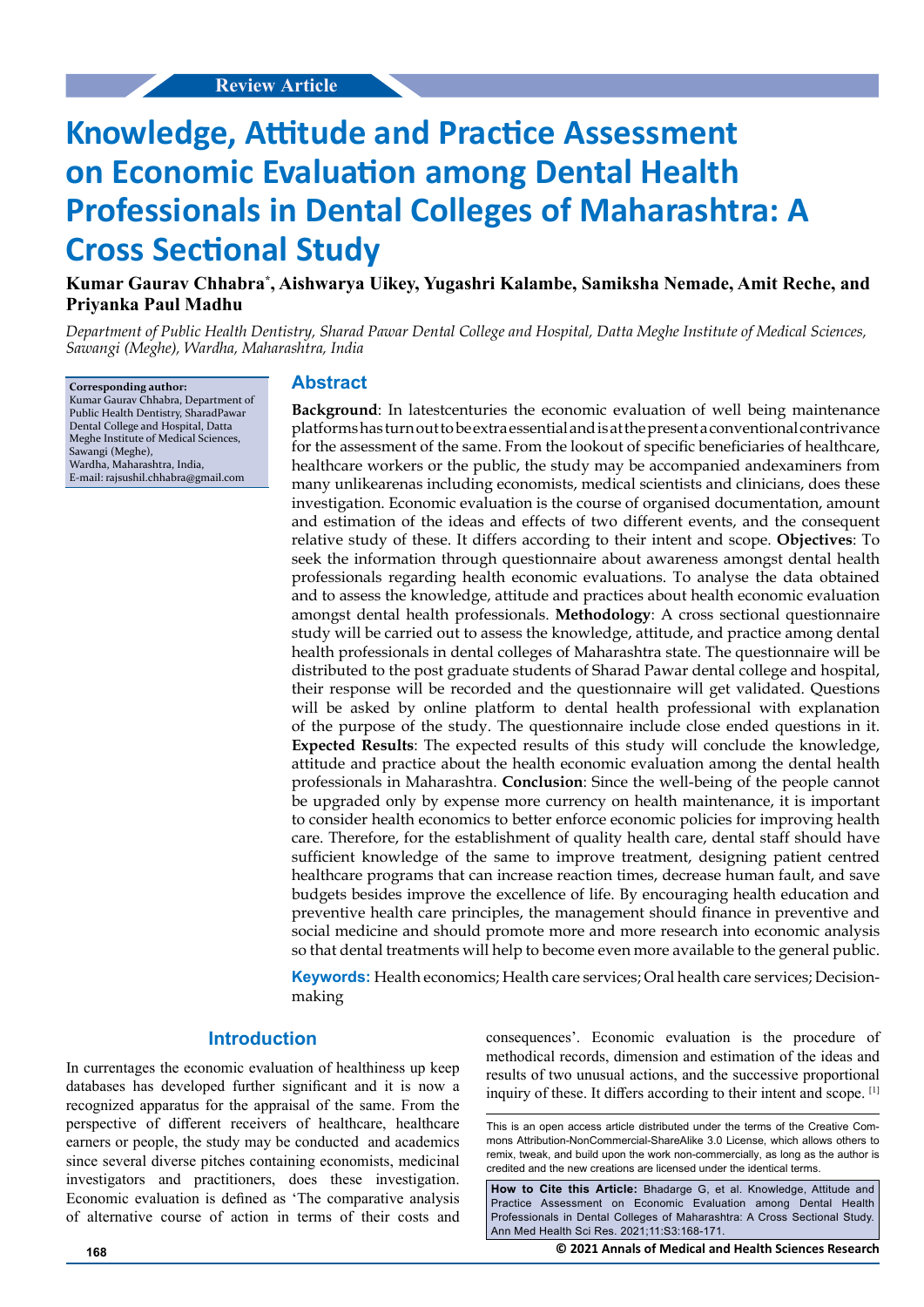The analysis can be performed from the point of view of different beneficiaries of healthcare, health maintenance provisioners or culture, and examiners from various domains, including financial expert, medical investigator and doctors undertake this research. [2] Alongside other assessments, especially outcome studies, prospective economic analyses are best carried out. The economic components of research need not be too costly.<sup>[3]</sup> However, from the outset of a research planning phase, thereis benefit in reviewing the economic plan as results will influence the general plan of the review and the detail of information gathering. Before conducting a report, it is necessary to decide either a complete economic valuation is necessary or essential. The purpose is to help management, not a full foundation for management. A variability of particular approaches, like cost efficiency, cost benefit analysis, are covered by economic evaluation, which can be owned to answer the issue of either a program, task or interference provides great investment. The resources of health management are constrained by the overall available assets, as well as by antagonism with further sectors, such as lodging and training. This poses the problem of how to determine where the investment can be most efficiently distributed. Establishing the allocation of resources for health maintenance should be effective and also equitable. The foundation for economic evaluation is to seek productivity in the identification and reallocation of assets to those interventions in health maintenance that offer the highest earnings on health. Economic evaluation is critical since it is not viable to recognize applicable substitutions without systematic enquiry. [4] In India, there is an seriousrequisite to nurturealertness that economic assessment can update besides benefit policy-making, while by the equivalent time building the ability of health experts to recognize the economic concepts of the distribution system of health care. The government would have to enthusiastically inspire economists to concentrate on the health sector, which will go out there the health ministry and entail dialog with the education sector in India. [5]

#### **Rationale**

In health services research, economic evaluation has become an vitalelement in these recent years and in future it is assume that there is an increasing demands for judgment making in dental service area. [2] There is catastrophe to investigate economic traits of dental health service area because of limited resources within the health sector and it may consequence in unmanageable over spending or elimination or decrease of service area or properties in additional ranges of well-being repair. [6] To support decision making there are many techniques in economic evaluation. In dentistry, a quantity of cost-effectiveness readings has concentrated at diverse restorative materials. Progresses counting innovative recuperative ingredients, amplified practice of implantations, artistic sort dentistry (for example, difficult crown and bridge effort) and appraisals of mature and teenage orthodontic management are all zones which might be premeditated. In economic evaluation, two individualities of an intermediation must be studied; these are its effect and its rate to select between competing alternatives. The planners should select the most advantageous option. [7] A more efficient process of awareness should be there for a level of understanding of the knowledge, attitude and practice so that it will allow to create customized program for the need of community. [8,9]

#### **Objectives**

To seek the information through questionnaire about awareness amongst dental health professionals regarding health economic evaluations. To analyse the data obtained andto assess the knowledge, attitude and practices about health economic evaluation amongst dental health professionals. A cross-sectional exploratory study was accompanied among teaching dental faculty of dental colleges in Maharashtra. Ethical clearance was achieved from the ethical review committee of the institutional review board. Thehead of the institution and tutors were wellversed aboutthe perseverance of the study. The study population involved all the dental faculty of dental colleges in Maharashtra. The knowledge, attitude, and behavior of study subjects on economic evaluation were measured *via* a questionnaire method. The matters used forth is survey were created commencing four foundations: concept, examination, thought, and knowledgeable judgment. The questionnaire comprised of aentire of 30 things, with 14, 8, and 8 objects considering knowledge, attitude, and behavior, respectively. Attitude was evaluated on a five-point Likertscale: Definitely yes, yes, neutral, no, and definitely no. The reply options for behavior were as follows: <1 month, 1 month-6 months, 6 months-12 months, >1 year, and never and always, very often, often, rarely, never. A complete of 30 questions on Economic evaluationconcentrated on the knowledge, and its awareness amongst dentists. Questions related to attitude included about coordination with other health professionals in economic evaluation. The series of probable marks for knowledge, attitude, and behavior were 0-14, 8-40, and 8-40, correspondingly. Accurate responses for knowledge questions were specified a mark of "1" and incorrect replies were given a mark of 0. Attitude grooves oscillated from 5 (definitely yes) to 1 (definitely no), and behavior notches stretched from 5 (<1 month) to 1 (never) and 5 (always) to 1 (never).

The data collected (MS Excel, MS office ), and statistical test of Pearson's correlation analysis and chi square test will be used to calculate association of the knowledge, attitude and practice on economic evaluation among dental health professionals in the dental colleges of Maharashtra.

The expected results of this study will determine the knowledge, attitude and practice concerning the healthiness economic evaluation among the dental health professionals in Maharashtra.

### **Discussion**

In recent years, economic evaluation has grow into an important element of health facility inquiry, and rising requests for choicecreating in dental facilities are expected in the near future. [9] When other therapies are available, patients now prefer to choose the most cost-effective and validated results. Dental care economic evaluation is a relatively new concept. Given the expanding emphasis on preventative dentistry, it's not unexpected that the majority of the extant literature is focused on caries prevention. Recent evidence from the United Kingdom reveals, however, that dentists have significantly more discretion in determining how much restorative therapy should be performed and when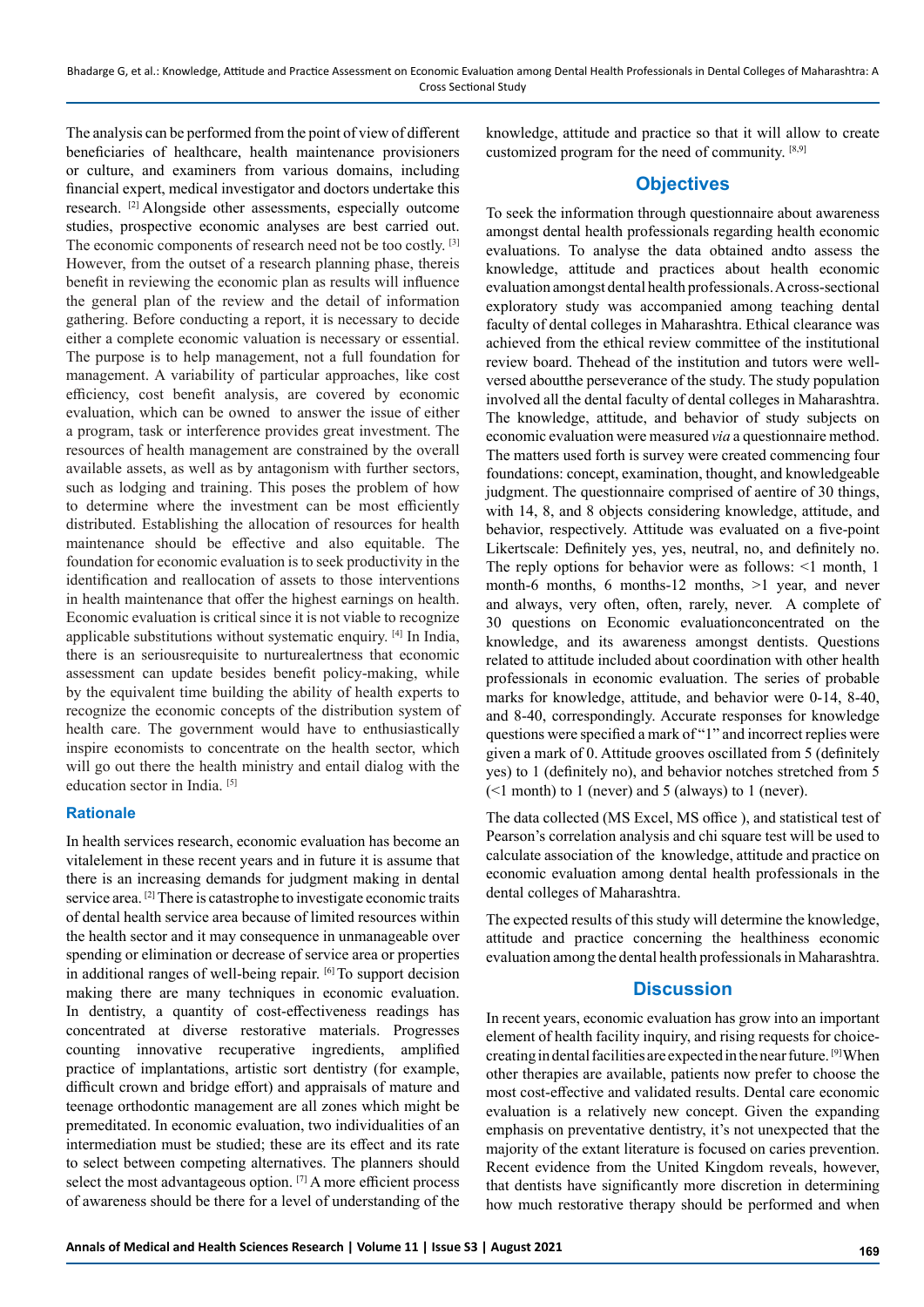it should be administered than is commonly acknowledged. [10] These are precisely the kinds of decisions that may be assessed economically. Only one physician contributed in a one-day reeducation sequence on pharmaco finances for medical doctor, according to Rijkom et al. [11,12] Two general practitioner believed that they are knowledgeable regarding economic evaluations in fitnesscarefulnessover self-education, and some of them is at the present instruction health economics developments, whereas in a study showed by Hoffmann and Graf von der Schulenburg, only 1% of the participants were trained, and the willingness to undergo training was found to be statistically significant at 75%. It's possible that this is due to a lack of enthusiasm and knowledge about the issue. Willingness to engage in the study was exceedingly low in the study conducted by Savkar et al. Some limitations were identified, including the fact that dental professionals do not embrace economic evaluation studies as aapparatus, a lack of training, a lack of available economic evaluation studies, and a deficiency of money and time. In experiments undertaken by Savkar et al. [13,14] Rijkom et al. [15] Hoffmann et al., Eddama et al. and Ross. [16,17] similar barriers were discovered. Economic evaluation is aelement of oral health estimation that is underutilized if dentists are capable to express the utmost well-organized usage of finite strength incomes aimed at the advantage of the populace, we must be willing to employ basic economic evaluation principles. It is recommended that economic evaluation ideas and practical exercises be included in the curriculum dental undergraduates. This will help them understand the vast variation in cost across the numerous treatments available, as well as the indirect and intangible costs involved with the treatment. Second, continuing dental education, workshops, and symposiums in dental institutions, as well as national and worldwide conferences, are all excellent ways to raise awareness about health economics. It will assist healthcare providers in raising awareness, refreshing their knowledge, and updating their skills. Few of the related studies were reviewed. [18-22] There is clearly a lot of need for more exploration on the economics of dental attention and dealing.

### **Conclusion**

Since the well-being of the people cannot be upgraded only by expense more currency on health maintenance, it is important to consider health economics to better enforce economic policies for improving health care. Therefore, for the establishment of quality health care, dental staff should have sufficient knowledge of the same to improve treatment, designing patient centred healthcare programs that can increase reaction times, decrease human fault, and save budgets besides improve the excellence of life. By encouraging health education and preventive health care principles, the management should finance in preventive and social medicine and should promote more and more research into economic analysis so that dental treatments will help to become even more available to the general public.

## **References**

- 1. Cunningham SJ. Economic evaluation of healthcare-is it important to us? Br Dent J. 2000;188:250-254.
- 2. Forbes JF, Donaldson C. Economic appraisal of preventive

dental techniques. Comm Dent Oral Epidemiol. 1987;15:63-66.

- 3. Buck D. Economic evaluation and dentistry. Dental Update. 2000;27:66–73.
- 4. Prinja S, Chauhan AS, Angell B, Gupta I, Jan S. A systematic review of the state of economic evaluation for health care in India. Appl. Health Econ Health Policy. 2015;13:595-613.
- 5. Sollenius O, Petrén S, Björnsson L, Norlund A, Bondemark L. Health economic evaluations in orthodontics: a systematic review. Eur J Orthod. 2016;38:259-265.
- 6. Morgan M, Mariño R, Wright C, Bailey D, Hopcraft M. Economic evaluation of preventive dental programs: what can they tell us? Dent Oral Epidemiol. 2012;40:117-121.
- 7. Rajesh G, Chhabra KG, Shetty PJ, Prasad KV, Javali SB. A survey on disaster management among postgraduate students in a private dental institution in India. Am J Disaster Med. 2011;6:309-318.
- 8. Wang R, Yang Y, Chen R, Kan H, Wu J, Wang K, Maddock JE, Lu Y. Knowledge, Attitudes, and Practices (KAP) of the relationship between air pollution and children's respiratory health in Shanghai, China. Int J Environ Res Public Health. 2015;12:1834-1848.
- 9. Kaliyaperumal K. Guideline for conducting a Knowledge, Attitude and Practice (KAP) Study. 2004.
- 10. Musareth VA, Murthy AK, Malavika J, Das M. Perception and practice of application of economic evaluation among teaching dental faculty of Bengaluru City, India. J Indian Assoc Public Health Dent. 2017;15:354.
- 11. Yule BF, Amerongen BM, Schaik MC. The economics and evaluation of dental care and treatment. Soc Sci Med. 1986;22:1131-1139.
- 12. Datta D, Sujatha A, Narayanan MA, Kumar SR, Leena A. Health economics–oral health care perspective. Scholars. J Dental Sci. 2017;4:177-185.
- 13. Sugden R, Williams A. The principles of practical cost-benefit analysis. Oxford University Press.1978.
- 14. Hoffmann C, Graf von der Schulenburg JM. The influence of economic evaluation studies on decision making. Basic Appl Med Res. 2014;3:135-141.
- 15. Rijkom JE, Leufkens HG, Busschbach JJ, Broekmans AW, Rutten FF. Differences in attitudes, knowledge and use of economice valuations in decision-making in the Netherlands. The Dutch results from the EUROMET project. Pharmacoeconomics. 2000;18:149-160.
- 16. Ross J. The use of economic evaluation in health care: Australian decision makers' perceptions. Health Policy 1995;31:103-110.
- 17. Elderton RJ, Nuttall NM. Variations among dentists in planning treatment. Br dent J. 1983;154:201.
- 18. Gondivkar, Shailesh M, Rahul RB, Amol RG, Rima S, et al. Impact of socioeconomic inequalities on quality of life in oral submucous fibrosis patients. Future Oncol. 2019;15:875–884.
- 19. Jaiswal KA, Pachava S, Sanikommu S, Rawlani SS, Pydi S, Ghanta B. Dental pain and self-care: a cross-sectional study of people with low socio-economic status residing in rural India. Int Dent J. 2015;65:256-260.
- 20. Rao KR, Samapth KN, Eshwar S, Deolia S. Cognitive ability as a determinant of socioeconomic and oral health status among adolescent college students of Bengaluru, India. J Clin Diagnostic Res. 2016;10:62-66.
- 21. Mahafroz K, Khatib MN, Ahmed M, Saxena D, Unnikrishnan B, Gaidhane S, et al. Protocol on causal chain analysis and health